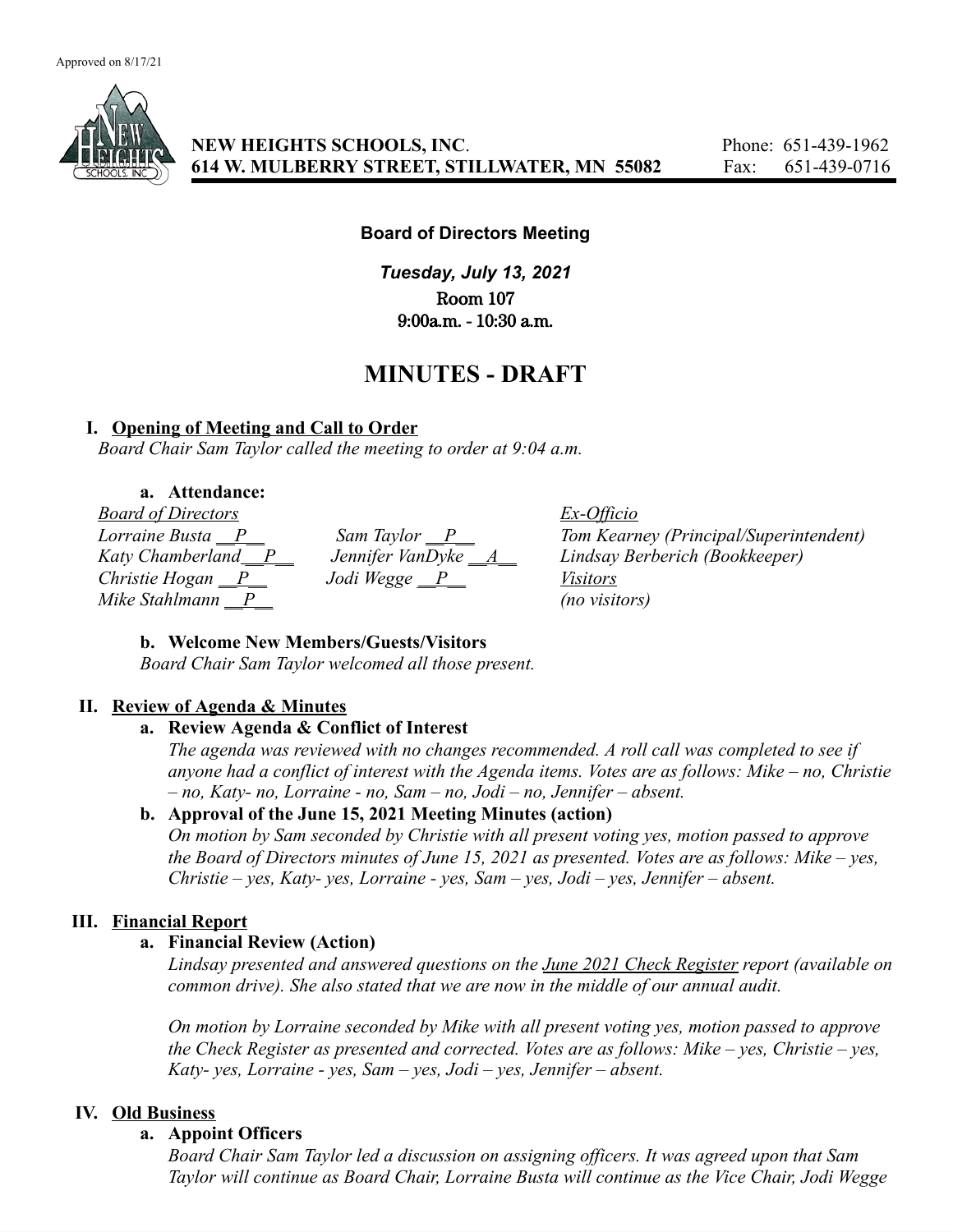*will take over as the treasurer, Katy Chamberland will take over as the Secretary and Christie Hogan will keep her role as the Assistant Secretary.*

#### **V. New Business**

## **a. Board Member Oath**

*Board Chair Sam Taylor read aloud the oath as members responded. All present answered in the affirmative and signed the oath.*

## **b. Shared Drive Tutorial**

*It was decided to table this until the August meeting when all members are present.*

## **c. Meeting Dates & Times**

*Sam led a discussion on meeting dates and times. We agreed to meet on the second Tuesday of each month at 4:00 unless noted.*

*July 13 (9:00am), August 17 (9:00am), September 14, October 12, November 9, December 14, January 11, February 8, March 15, April 12, May 10, May 24 – Annual Meeting at 4:00, June 14 (9:00am).*

*On motion by Sam seconded by Lorraine with all present voting yes, motion passed to approve the meeting dates and times. Votes are as follows: Mike – yes, Christie – yes, Katy- yes, Lorraine - yes, Sam – yes, Jodi – yes, Jennifer – absent.*

## **d. Board Goals for 2021-22 (below is 2020-21)**

- **i.** Research and gain the knowledge necessary by May 31. 2020 to create and implement a Five-year Strategic Plan.
- **ii.** To explore niche possibilities within the local community which may redefine and enhance the core academic program for the purpose of increasing enrollment and arrive at a direction by February 2020.
- **iii.** Investigate the possibility of expanding programing such as E-Learning or a Pre-K program

*Sam led a discussion on previous year's goals and presented ideas for next year. Tom talked about goal development (SMART) Specific, Measurable, Attainable, Relevant and Timebound. We discussed:*

- Social media goal
	- *○ Make progress from the numbers gathered this year*
	- *○ classroom participation*
	- *○ post once a week*
- *● more family support on gradeschools.org*
- authorizer goals- keep
- *● long range strategic plan*
	- *○ sub committee*
- board engagement with teachers input
	- *○ academic program knowledge*
	- *○ presentation about what they are doing*
	- *○ Gather data from a minimum of:*
	- *○ Departmental including special education*
	- *○ all teachers either individually or as a department*
- *● pre-k goal: completed*
	- *○ include updates in the admin report*
- goal around increasing enrollment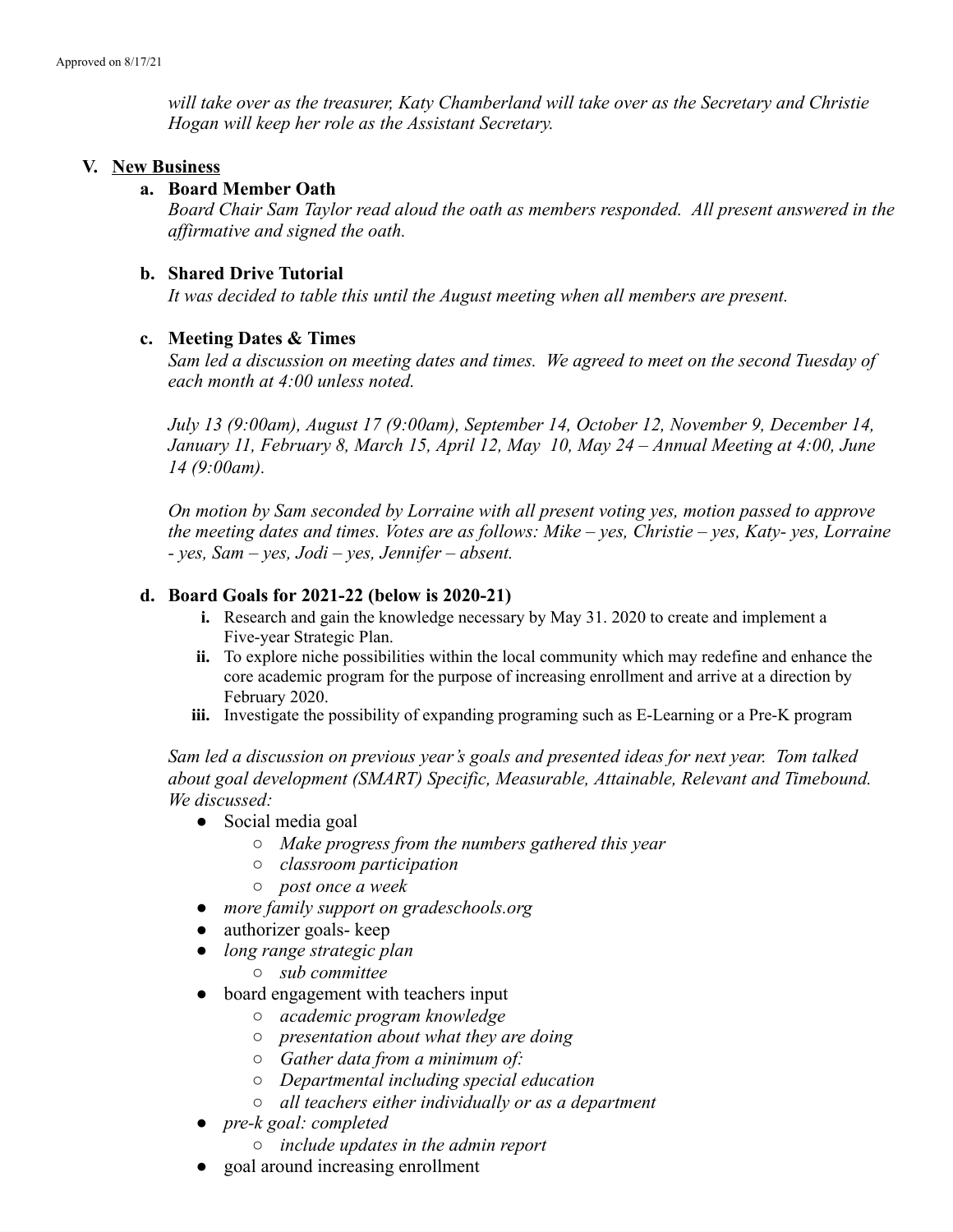# **e. Staffing Updates**

*Tom led a discussion on staffing for the 2021-2022 school year. Tom reviewed the two most recent hires (Angie Bohnert, Special Education and Joey Dokken, Art Teacher) and discussed the hiring of an Elementary Teacher (K-1). He is still in the interviewing process.*

# **f. Enrollment Period**

*Tom discussed the Open Enrollment Period. There is a first-come-first-serve policy for Charter Schools. He is recommending designating February 1 st to February 15th as the enrollment period.*

*Tom also discussed moving all the enrollment materials to one place on the school website.*

On a motion by Sam seconded by Lorraine to designate the open enrollment to be from Feb. 1st *to Feb 15th with all present voting yes, motion passed to approve the enrollment period. Votes are* as follows: Mike - yes, Christie - yes, Katy- yes, Lorraine - yes, Sam - yes, Jodi - yes, Jennifer *absent.*

## **VI. Policy Review** (action)

- **a.** Policy Revisions for Approval
	- **i.** #208 Development, Adoption, and Implementation of Policies (Sam) *Sam led a discussion reviewing this document and recommended changes.*

*On motion by Sam seconded by Christie with all present voting yes, motion passed to approve the Policy #208 – Development, Adoption, and Implementation of Policies as recommended. Votes are as follows: Mike – yes, Christie – yes, Katy- yes, Lorraine - yes, Sam – yes, Jodi – yes, Jennifer – absent.*

# **b.** Policies for August

**i.** #506 – Student Discipline

*Sam led a discussion on this policy. Christie agreed to review this policy.*

#### **VII. Administrator's Report**

*Tom Kearney gave a report on the state of the school including the following:*

- *● Building: Tom discussed the summer building improvements. The asphalt parking lot has been resurfaced in order to maintain the quality. The computer lab is in the process of converting to Chromebooks and the school will integrate more access to wifi. The network systems are moving to the cloud. We will utilize Azure and Google Drive instead of an on-site server. The Head Start process is moving forward with a commitment to begin a lease in the 2022-2023 school year.*
- *● Enrollment: Tom discussed having received multiple inquiries as people are looking for smaller schools and students needing more individual support after the pandemic.*
- *● Student Statistics: We currently have 106 students enrolled with a budget of 115. He is anticipating more students enrolling before the school year starts.*
- *● Garage Sale/Playground: The garage sale went well. Members of the community stopped by and showed interest in the school. More money was raised this year than last year thanks to the Harbor Bar/Liquor Store.*

# **VIII. Receive Donations**

*On behalf of the NHS School Board President Sam Taylor thanked the following contributors:*

- *● \$1000 - Harbor Bar/Liquor Store*
- *● \$1400 - Busta Family*
- *● \$30 - Buffalo Wild Wings*